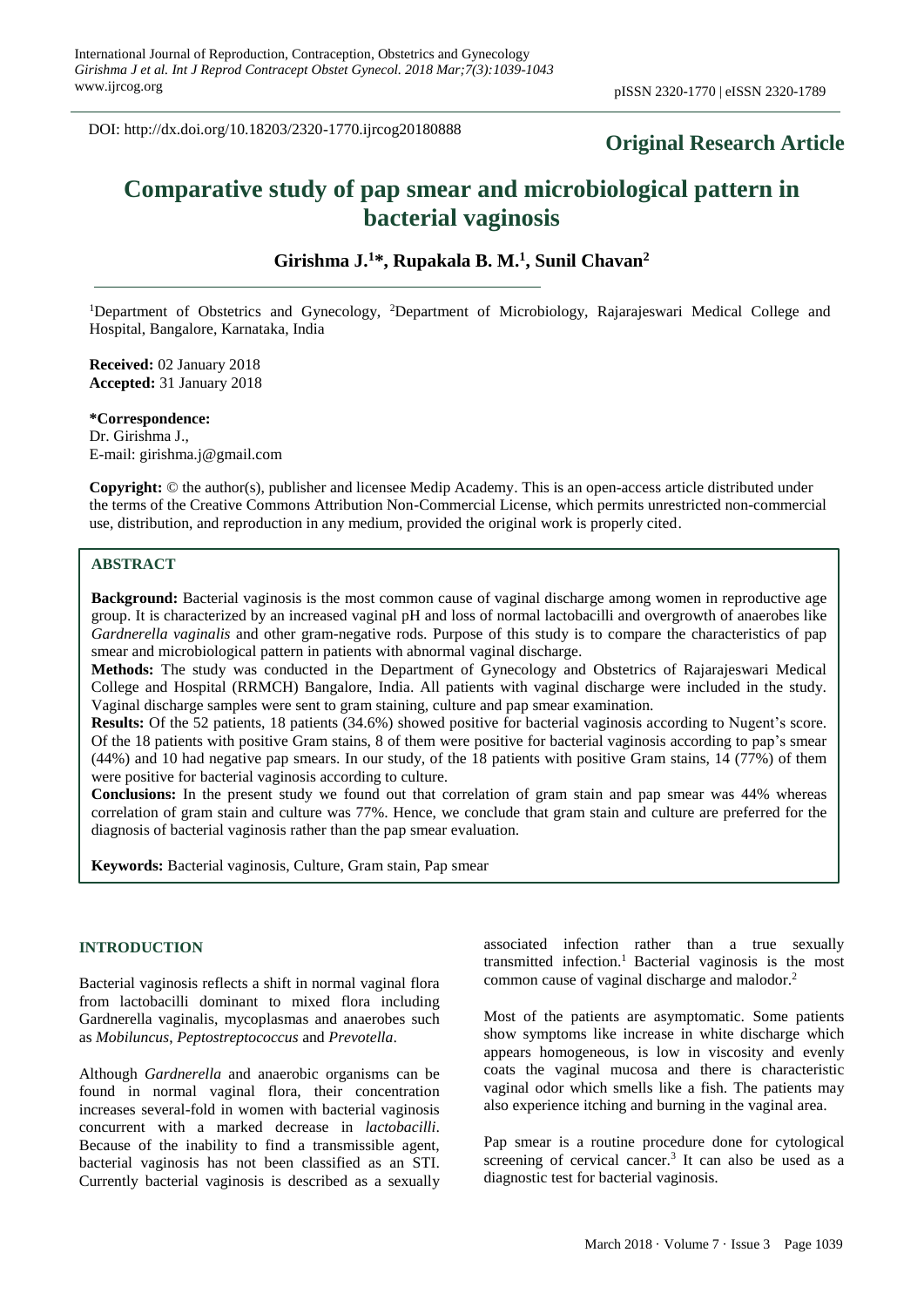This study is done to compare the characteristics of Pap smear and microbiological pattern among patients with abnormal vaginal discharge.

A polymicrobial superficial vaginal infection involving loss of the normal lactobacilli and overgrowth of anaerobes, such as *Gardnerella vaginalis, Bacteroides, Mycoplasm hominis, Mobiluncus* and *Peptostreptococcus* is recognized as bacterial vaginosis.<sup>4</sup> There is increase in vaginal ph (>4.5) due to decrease in lactobacilli. Bacterial vaginosis was first described by Gardner and Dukes.

Bacterial vaginosis is a common and complex clinical syndrome that reflects abnormal vaginal flora and is poorly understood. It has been variously named and former terms include Haemophilus vaginitis, Corynebacterium vaginitis, Gardnerella or anaerobic vaginitis, and nonspecific vaginitis. The vaginal flora's symbiotic relationship shifts to one in which there is over growth of anaerobic species including *Gardnerella vaginalis, Bacteroides, Mycoplasm hominis, Mobiluncus* and *Peptostreptococcus.* Bacterial vaginosis is also associated with significant reduction or absence of the normal hydrogen peroxide producing Lactobacillus species.<sup>5</sup>

Bacterial vaginosis is the most common cause of abnormal vaginal discharge in women of reproductive age.<sup>6</sup> The cause is unknown. Bacterial vaginosis though closely related to sexual intercourse it is not termed as a sexually transmitted disease because of its high prevalence in sexually inactive women.<sup>7</sup> The importance of bacterial vaginosis is that, it is associated with pelvic inflammatory diseases, complications of pregnancy. Women with bacterial vaginosis are prone to HIV infections.<sup>8</sup> Therefore diagnosis of bacterial vaginosis becomes important.

Risk factors include oral sex, douching, black race, cigarette smoking, sexual intercourse during menstruation, intrauterine device, early age of sexual intercourse, new or multiple sexual partners, sexual activity with other women.<sup>5</sup>

The objective of this study was to compare the characteristics of Pap smear and microbiological pattern in bacterial vaginosis.

# **METHODS**

The study was conducted for a period of 2 months in the Department of Gynecology and Obstetrics of Rajarajeswari Medical College and Hospital (RRMCH) Bangalore, India. Laboratory investigations will be performed in the Department of Microbiology and Department of Pathology RRMCH.

All the patients with vaginal discharge visiting the Department of Obstetrics and Gynecology OPD at RRMCH were included in the study.

# *Inclusion criteria*

All the patients with vaginal discharge between the age of 18-45 years were included.

### *Exclusion criteria*

Pregnancy and vaginal bleeding.

# *Collection of sample*

After a written informed consent was obtained; brief history, general physical examination and per speculum examination was done by an experienced clinician.

A clean dry sterile Cusco's speculum was inserted, and the characteristics of the vaginal discharge were noted. A sterile cotton swab was used to obtain a cerivcovaginal sample and was sent to Microbiology Department.

Samples for PAP smear were collected using a endocervical brush and wooden spatula, the samples were smeared on a clean glass slide cytofixed and sent to Pathology department.



**Figure 1: Study Design.**

#### *Gram staining and Nugent's scoring system*<sup>9</sup>

Gram-stained slides are examined under oil immersion (x1000). According to Nugent Scoring System, the smears are observed and quantified for the presence of the following morphotypes:

- Large gram-positive bacilli (*Lactobacillus* morphotypes)
- Small gram variable bacilli (*Gardnerella* morphotypes)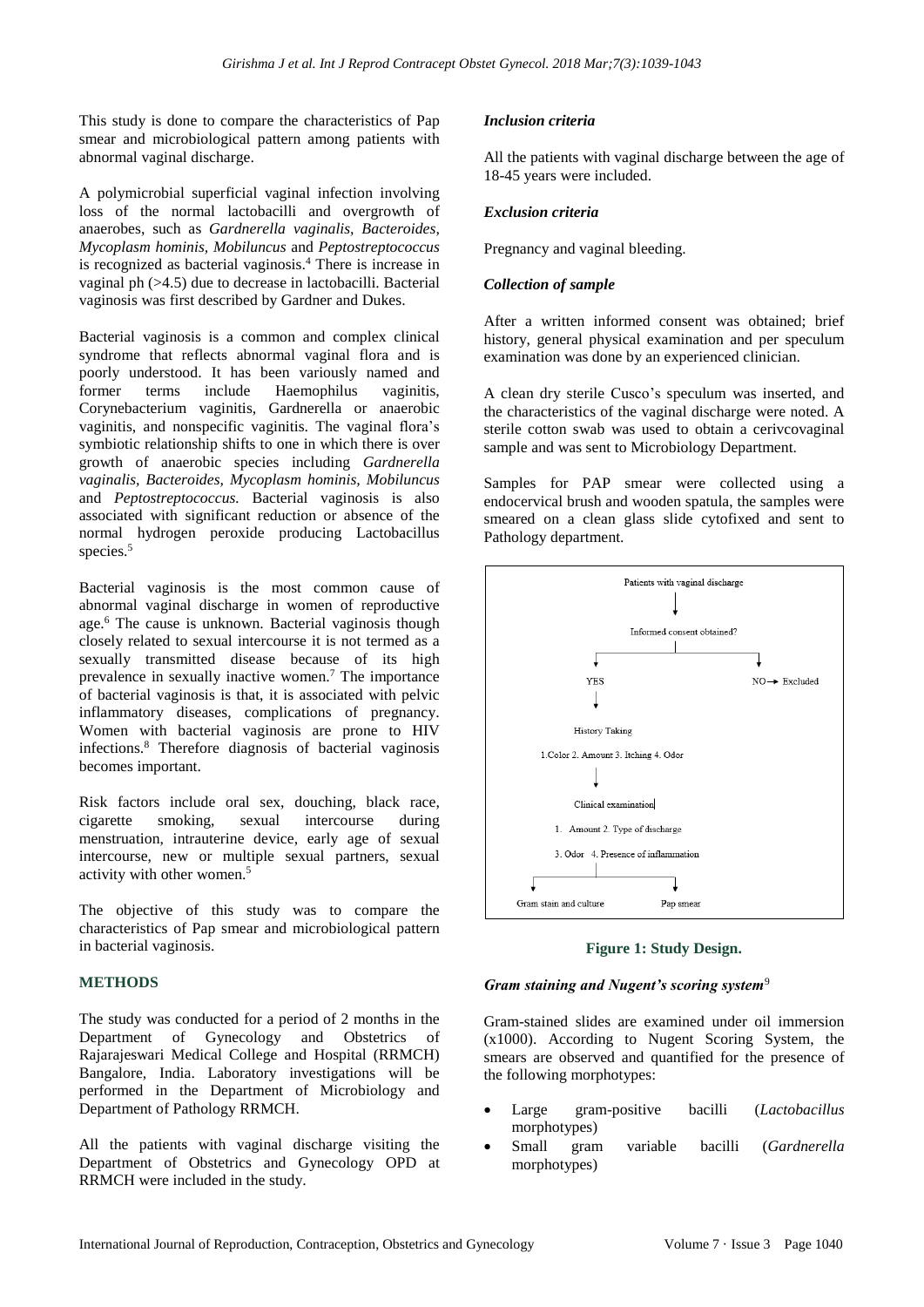• Curved gram negative or gram variable bacilli (*Mobiluncus* morphotypes)

The number of organisms seen is quantified according to the following scale

- $0 = No$  morphotype
- $1+ = <1$  organism per field
- $2+ = 1-4$  organisms per field
- $3+ = 5-30$  organisms per field
- $4+ = \geq 30$  organisms per field

A total numerical score (N score) is calculated by summing the scores for the three components as indicated in Table 1.

# **Table 1: Nugent's Scoring System.**

| Lactobacilli | <b>Score</b> | Gardnerella,<br><b>Bacteroides</b> | <b>Score</b> | <b>Curved gram-</b><br>negative bacilli | <b>Score</b> | $Sum = n$<br>score |
|--------------|--------------|------------------------------------|--------------|-----------------------------------------|--------------|--------------------|
| $4+$         |              |                                    |              |                                         |              |                    |
| $3+$         |              |                                    |              |                                         |              |                    |
| $2+$         |              | $2+$                               |              | $2+$                                    |              |                    |
| $1+$         |              |                                    |              |                                         |              |                    |
|              |              |                                    |              |                                         |              | 10                 |

#### **Table 2: Interpretation Of Nugent's Score.**

| N score | <b>Report</b>                                                                                   |
|---------|-------------------------------------------------------------------------------------------------|
| $0-3$   | Gram stain indicates normal bacterial<br>vaginal flora                                          |
| $4-6$   | Gram stain reveals altered vaginal<br>flora that is not consistent with<br>bacterial vaginosis. |
| >7      | Gram stain indicates the presence of<br>bacterial vaginosis.                                    |

#### *Culture*

A cotton-tipped applicator was used to transfer vaginal fluid onto a human blood bilayer medium (HB medium). HB plates were examined for G. vaginalis after 48 and 72 h of incubation at 37°C in 5% CO2 in air. *G. vaginalis* colonies appeared as small beta-hemolytic colonies on HB agar.

The identification was confirmed by their characteristic Gram stain morphology showing small pleomorphic gram-variable rods, fermentation of starch and glucose but not mannitol, the inability to produce green discoloration of chocolate agar, and the inability to produce catalase and oxidase.

The fermentation medium used for identification of *G. vaginalis* consisted of 1% Proteose peptone no. 3 (Difco Laboratories), 0.3% meat extract (BBL Microbiology Systems), 0.5% NaCl, and 1% Andrade indicator. The pH was adjusted to 7.1 before the medium was autoclaved. To this base the appropriate sugar (1%) and fetal calf serum (1%) were added. After all the gram stain smears had been evaluated and the Gram stain diagnoses were made, the results were compared with those of the pap smear.

# *Pap smear examination*

Pap smears from the transitional zones were evaluated under the Bethesda system guidelines. If there was a filmy background of small *coccobacilli*, individual squamous cells with a layer of coccobacilli along the margins of the cell membranes, and conspicuous absence of lactobacilli, the smear was evaluated as positive for bacterial vaginosis.<sup>10</sup>

# **RESULTS**

A total of 52 patients were included in our study. The mean age of the subjects was 31.5 years (Range 18-45 years). Of them the highest were in the age group of 31- 35 years (53.8%) as shown in Table 3.

#### **Table 3: Age wise distribution of results.**

| Age (years) | No. of cases studied Percentage $(\% )$ |      |
|-------------|-----------------------------------------|------|
| $18-25$     | 10                                      | 19.2 |
| 26-30       |                                         | 15.3 |
| $31 - 35$   | 28                                      | 53.8 |
| $36-40$     | 5                                       | 9.61 |
| $41 - 45$   |                                         | 5.76 |
| Total       | 52                                      | 100  |

#### **Table 4: Characteristics of vaginal discharge.**

| <b>Characteristics (colour)</b> | <b>Number</b> | <b>Percentage</b> |
|---------------------------------|---------------|-------------------|
| Grey white                      | 42            | 80.7              |
| Greenish yellow                 |               | 11.53             |
| yellow                          |               | 7.69              |
| Total                           | 52            | 100               |

All the women were suffering from vaginal discharge, which was greyish white discharge in 80.7% of the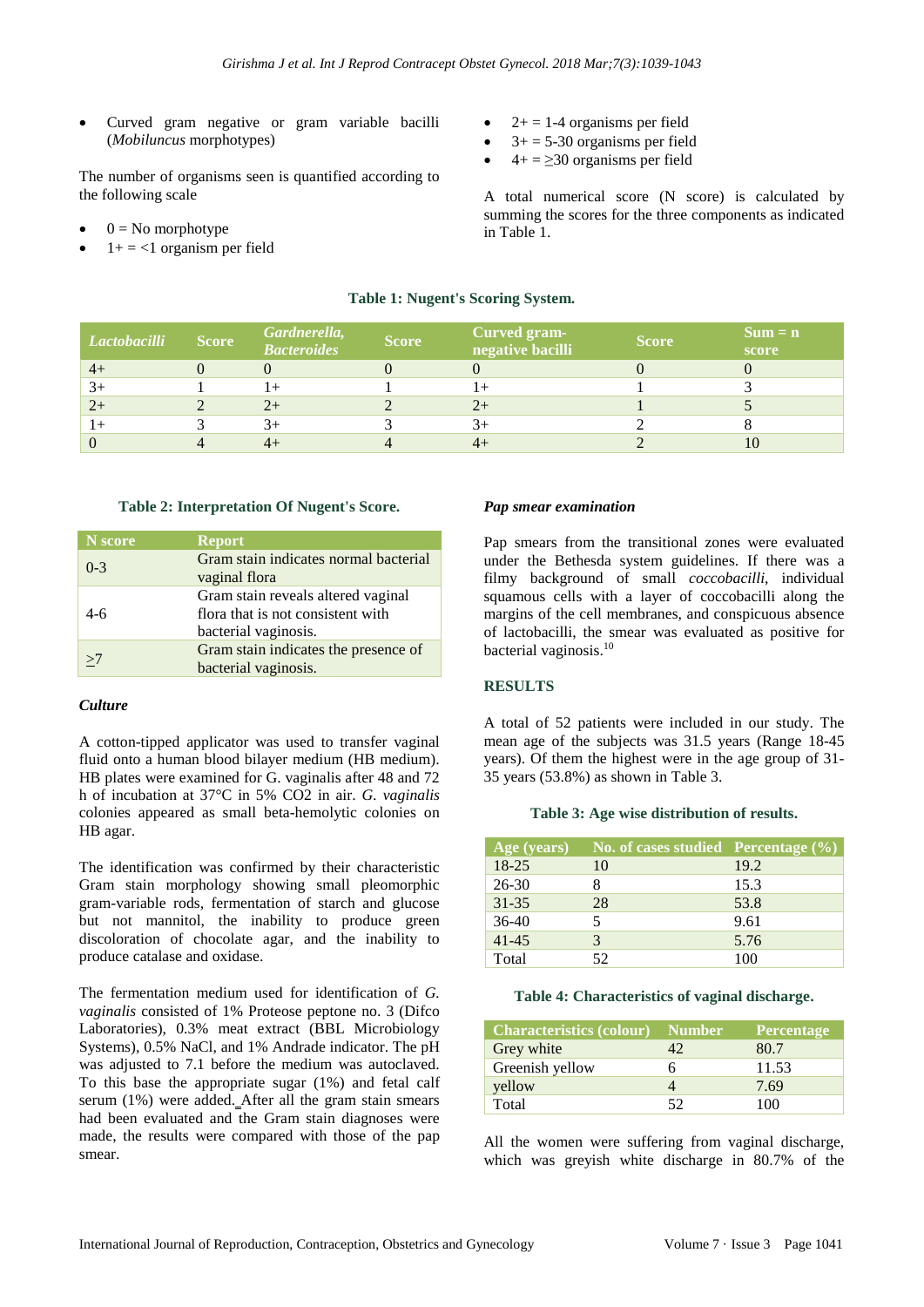patients, greenish yellow in 11.53% of the patients and yellow in 11.69% of the patients (Table 4).

Of the 52 vaginal swabs taken (from ecto and endo cervix), high grade squamous changes was seen in 78.8% of the patients while 21.2% of them showed transformation zone (Table 5). 18 patients (34.6%) showed positive for bacterial vaginosis according to Nugent's score (Table 6).

Of the 18 patients with positive Gram stains, 8 of them were positive for bacterial vaginosis according to pap's smear and 10 had negative pap smears (Table 7).

#### **Table 5: Pap's smear studies.**

| <b>Changes</b>                |    | Number Percentage |
|-------------------------------|----|-------------------|
| High grade squamous<br>change | 41 | 78.8              |
| <b>Transformation zone</b>    | 11 | 21.2              |

#### **Table 6: Nugent's score observed in study group.**

| Nugent's score | No. of patients | <b>Percentage</b> |
|----------------|-----------------|-------------------|
| $0 - 3$        | 32              | 61.5              |
| $4-6$          |                 | 3.8               |
| $7 - 10$       | 18              | 34.6              |
| Total          | 52              | 100               |

### **Table 7: Correlation of gram's stain (Nugent's score) and pap's smear.**

| <b>Gram stain</b>     | <b>Consistent with</b> | ∟Nof'      |
|-----------------------|------------------------|------------|
| <b>positive cases</b> | <b>culture</b>         | consistent |
| 18                    | $1\Lambda$             |            |

Of the total 52 patients, 14 samples were culture positive and 18 were gram stain positive (Table 8). 13 patients showed positive for *Gardnerella vaginalis* (Table 9).

#### **Table 8: Culture positive cases.**

| <b>Organism</b>       | Number! |
|-----------------------|---------|
| Gardnerella vaginalis |         |
| Others / misc.        |         |

#### **Table 9: Correlation of gram's stain with culture.**

| <b>Gram stain</b><br>positive cases | Consistent with<br>-culture - | <b>Not</b><br>consistent |
|-------------------------------------|-------------------------------|--------------------------|
|                                     |                               |                          |
| -18                                 | 14                            |                          |

# **DISCUSSION**

Our purpose was to compare the characteristics of Pap smear and microbiological pattern in bacterial vaginosis.

A total of 52 women were enrolled in the study. The age range varied from 18 to 45 years. Middle-aged 3135years (53.8%) women were affected more. The age range is slightly higher when compared to the study done by Neha Batra et al this may be attributed to the small number of the patients in the study. $11$ 

Majority of them had come with a history of homogenous grey white discharge (80.7%). Others had greenish yellow discharge (11.53%) and very few had yellow color discharge (7.69%). Along with this patient had itching, burning micturition, abdominal pain. Our results correlate with the study done by Neha Batra et al.<sup>11</sup>

41(78.8%) patients showed high grade squamous change, while 11 (21.2%) showed transformational zone. Which is in accordance with Platz-Christensen et al study.<sup>12</sup>

Majority of the organisms isolated in the present study was *G. vaginalis*. It was consistent with studies like Didier et al and Spiegel CA.13,14

Of the 52 patients, 18 patients (34.6%) showed positive for bacterial vaginosis according to Nugent's score. Of the 18 patients with positive Gram stains, 8 of them were positive for bacterial vaginosis according to pap's smear (44%) and 10 had negative pap smears. Present results were consistent with the study done by Schnadig et al.<sup>15</sup>

In the present study, of the 18 patients with positive Gram stains, 14 (77%) of them were positive for bacterial vaginosis according to culture. This is in correlation with many studies.<sup>16,17</sup>

In the present study we found out that correlation of gram stain and pap smear was 44% whereas correlation of gram stain and culture was 77%.

Hence gram stain and culture are preferred over pap smear for the diagnosis of bacterial vaginosis.

# **CONCLUSION**

In our study we found out that correlation of gram stain and pap smear was 44% whereas correlation of gram stain and culture was 77%. Hence, we infer that gram stain and culture are preferred for the diagnosis of bacterial vaginosis rather than the pap smear evaluation.

*Funding: No funding sources Conflict of interest: None declared Ethical approval: The study was approved by the Institutional Ethics Committee*

#### **REFERENCES**

- 1. Lentz: Comprehensive Gynecology, 6th ed. Copyright Mosby, An Imprint of Elsevier; 2012:23.
- 2. Marx J, Hockberger R, Walls R. Marx: Rosen's Emergency Medicine: Concepts and clinical practice, 8 th ed. Elsevier; 2014;98.